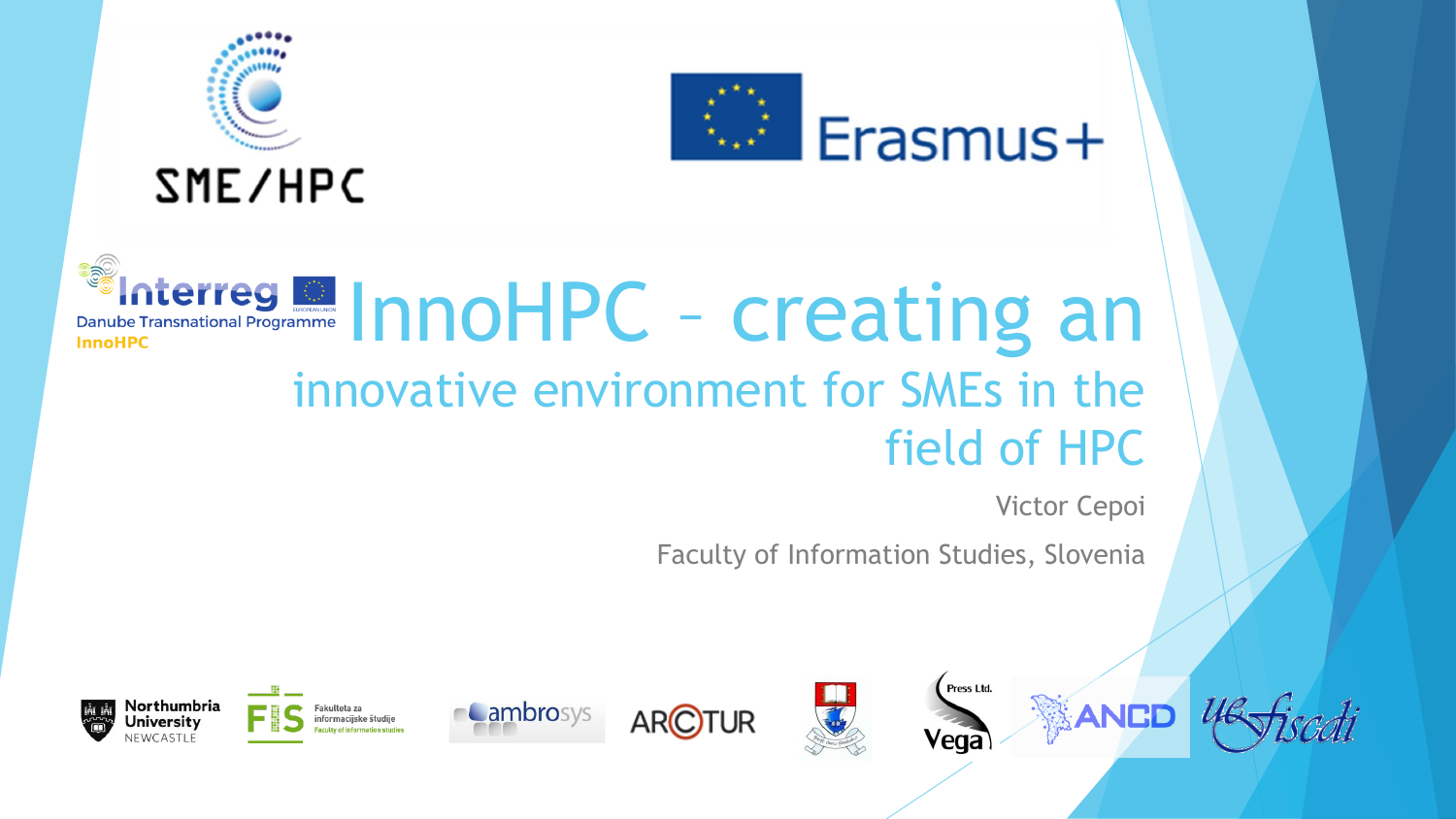



## InnoHPC – What do we do, where do we fit?

- Main objective: *creating transnational HPC Lab for co-designing knowledgeintensive innovative products with high value-added, in transnational value chains*
- DTP project under priority

**INNOVATIVE AND SOCIALLY RESPONSIBLE DANUBE REGION** 

Being a part of Pole 1

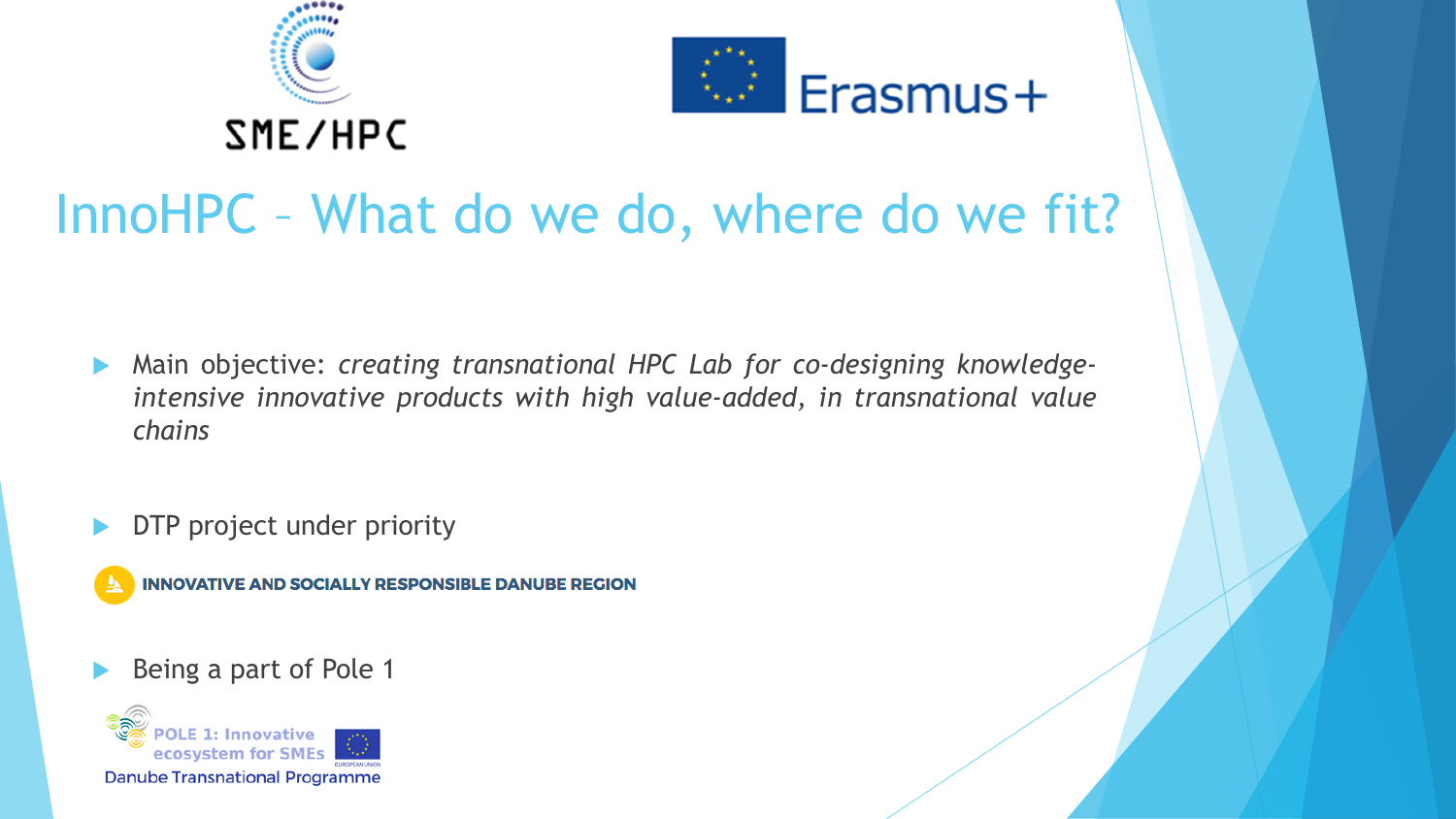



## Where are we from ?

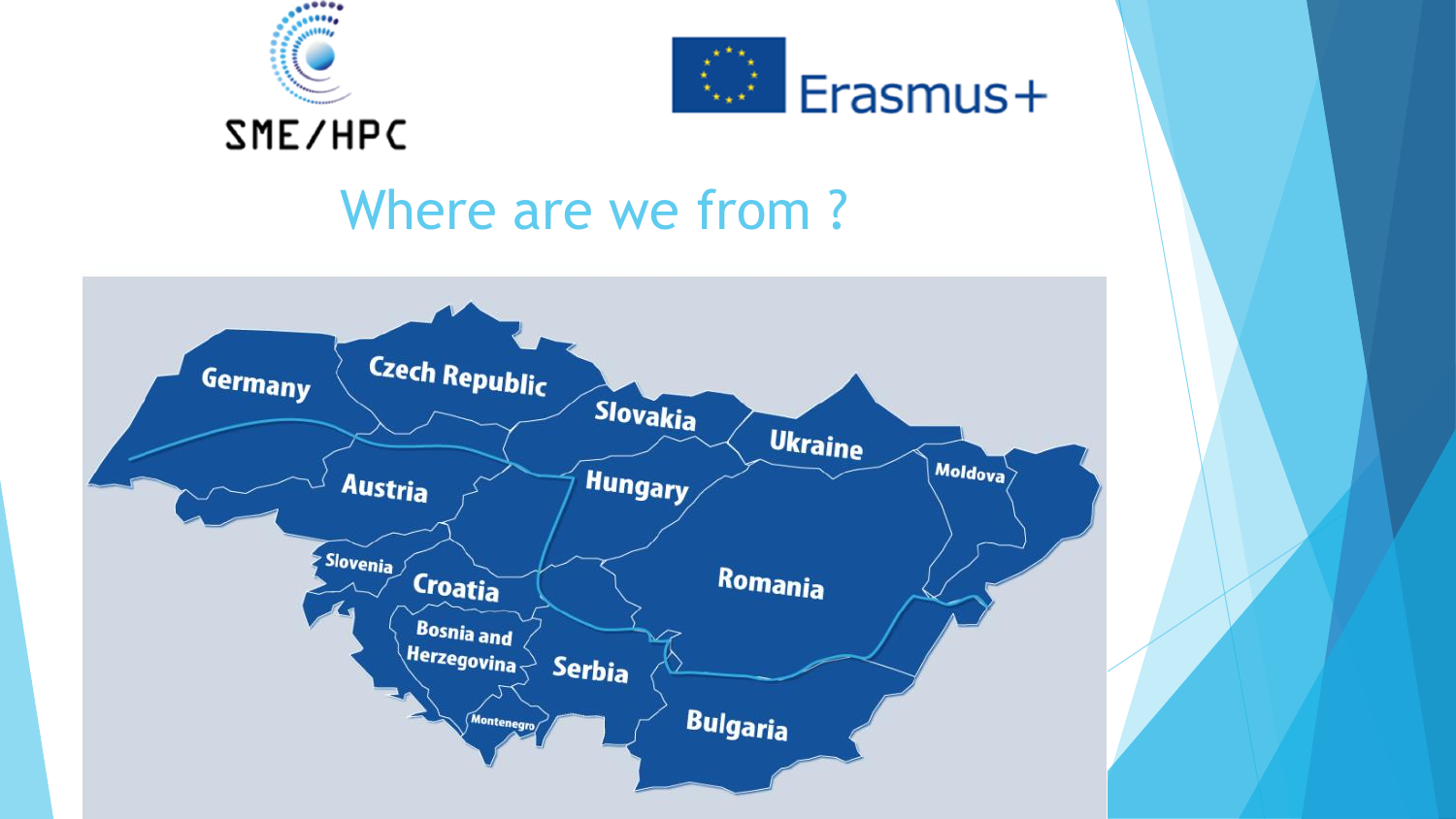



#### **SME/HPC**

#### List of Partners

| Name                                                                                                | Type                | Email                             | Country                   |
|-----------------------------------------------------------------------------------------------------|---------------------|-----------------------------------|---------------------------|
| Faculty of Information studies in Novo mesto                                                        | Lead partner        | borut.roncevic@fis.unm.si         | Slovenia                  |
| Executive Agency for Higher Education, Research, Development and Innovation<br>Funding              | <b>ERDF</b> partner | marius.mitroi@uefiscdi.ro         | Romania                   |
| University of Rijeka, Center for Advanced Computing and Modelling                                   | <b>ERDF</b> partner | zlatan.car@uniri.hr               | Croatia                   |
| IT4Innovations National Supercomputing Center, VSB-Technical University of<br>Ostrava               | <b>ERDF</b> partner | vit.vondrak@vsb.cz                | Czech<br>Republic         |
| Technical University of Kosice                                                                      | <b>ERDF</b> partner | moimir.pridavok@tuke.sk           | Slovakia                  |
| West University of Timisoara                                                                        | <b>ERDF</b> partner | petcu@info.uvt.ro                 | Romania                   |
| Chamber of Commerce and Industry of Slovenia - Electronic and electrical<br>engineering association | <b>ERDF</b> partner | marko.bohar@ezs.si                | Slovenia                  |
| University of Ljubljana                                                                             | <b>ERDF</b> partner | leon.kos@lecad.fs.uni-lj.si       | Slovenia                  |
| <b>RISC Software GmbH</b>                                                                           | <b>ERDF</b> partner | reka.rizner@risc-software.at      | Austria                   |
| Research Centre Regional and Global Development                                                     | <b>ERDF</b> partner | yantsislavyanakiev@gmail.com      | Bulgaria                  |
| Budapest Chamber of Commerce and Industry                                                           | <b>ERDF</b> partner | projektiroda@bkik.hu              | Hungary                   |
| Regional economic development agency for Sumadija and Pomoravlje Ltd.                               | IPA partner         | nenad.popovic@redasp.rs           | Serbia                    |
| Sarajevo Economic Region Development Agency                                                         | IPA partner         | asmir@serda.ba                    | Bosnia and<br>Herzegovina |
| Regional Development Agency for Bjelasica, Komovi and Prokletije                                    | IPA partner         | jkrivcevic@bielasica-komovi.co.me | Montenegro                |
| University of Novi Sad, Faculty of Sciences                                                         | IPA partner         | srdian.skrbic@dmi.uns.ac.rs       | Serbia                    |
| Agency for Innovation and Technology Transfer                                                       | Associated partner  | ulinici.d@gmail.com               | Moldova                   |
| The University of Edinburgh, Edinburgh Parallel Computing Centre                                    | Associated partner  | adriani@epcc.ed.ac.uk             | United<br>Kingdom         |
| Waterford Institute of Technology                                                                   | Associated partner  | wogorman@wit:ie                   | tretand                   |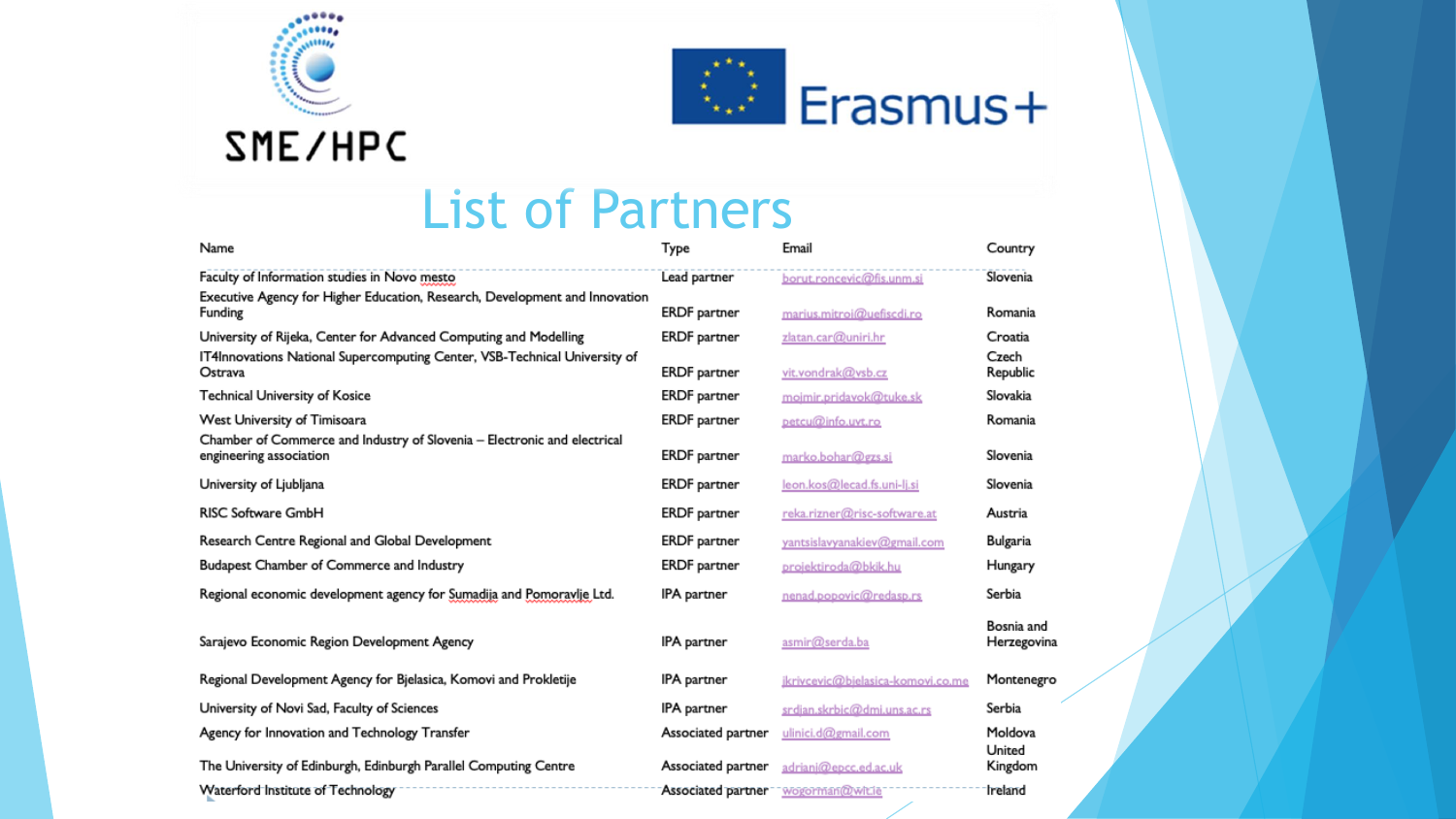



# Who are the target groups

#### SMEs

 Tier I and Tier II suppliers in *automotive* and *electronic industry*, throughout the Danube region,

▶ HPC providers/competence centers

Policy-makers and development agencies (reindustrialization)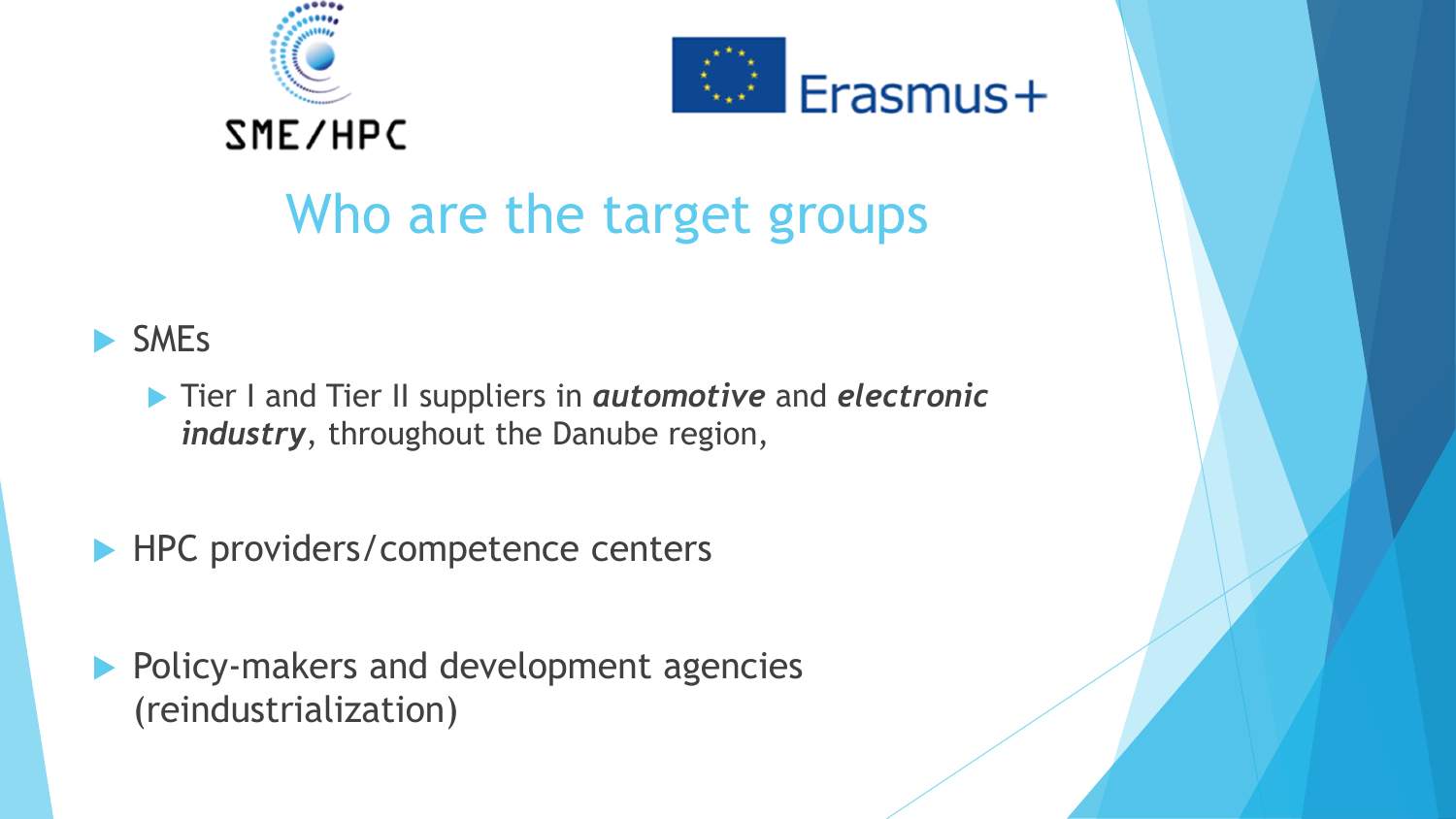



## The InnoHPC contribution

Analyzing the situation in the Danube region

- **HPC** (providers and competence centers) and designated SMEs, cataloguing industrial absorptive capacity and mapping the region
- Making first effort in establishing a database of instituion covering the suppy and demand side.
- Most important result of the the first year,
	- *Digital transformation of industry guidelines*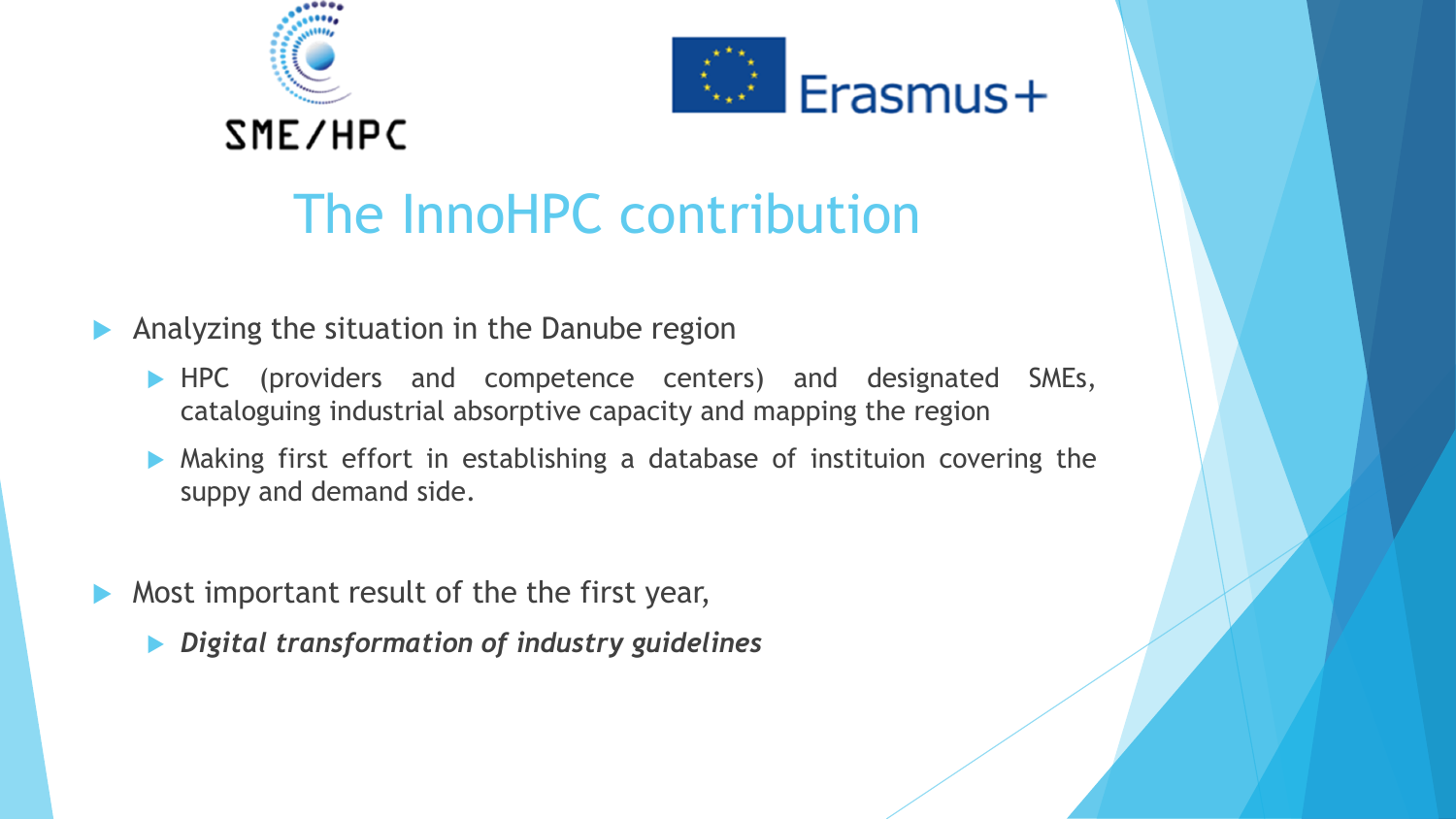



## Digital transformation of industry guidelines (Danube region)

- 5 main guidelines, tailored to address the diversity of Danube countries
	- **Accelerate awareness** of the digital transformation and role of highperformance computing in this process.
	- Continue, enhance and target support for **knowledge exchange and cooperation** between universities and industry
	- **Promote, educate and train** for Industry 4.0 throughout the Danube region.
	- Support **regional infrastructure** for research and development.
	- Harmonize relevant **legal regulation** for digitalization and its enforcement.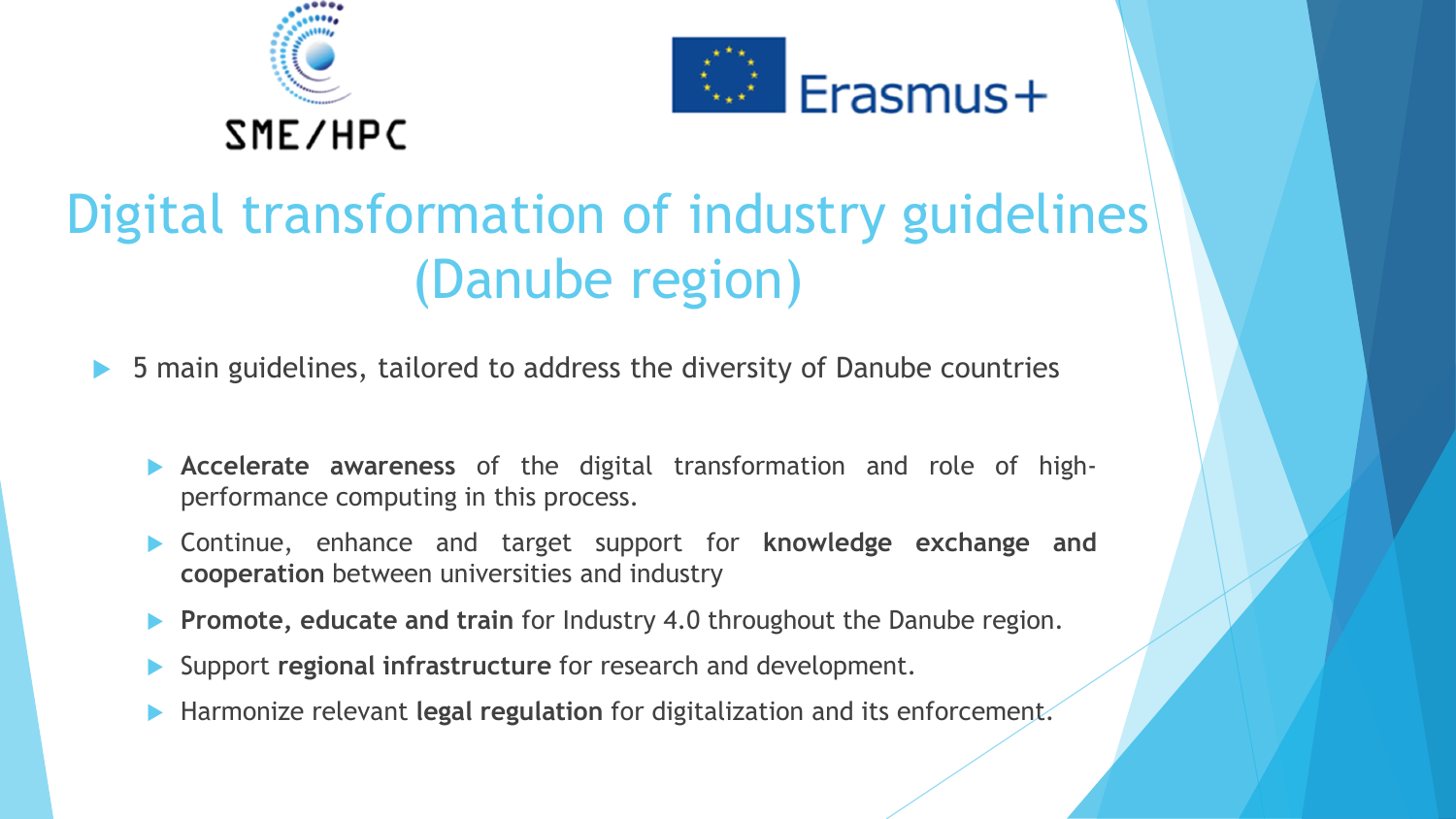



## InnoHPC most important contribution

Most important contribution of the second year

 **Establishment of transnational InnoHPC Lab 'one-stop-shop' with online access for SMEs and HPC centres where new ideas and new collaboration is established. The online platform includes all necessary educational tools and transferability tools.**

**[InnoHPC LAB](https://innohpclab.fis.unm.si/) - <https://innohpclab.fis.unm.si/>**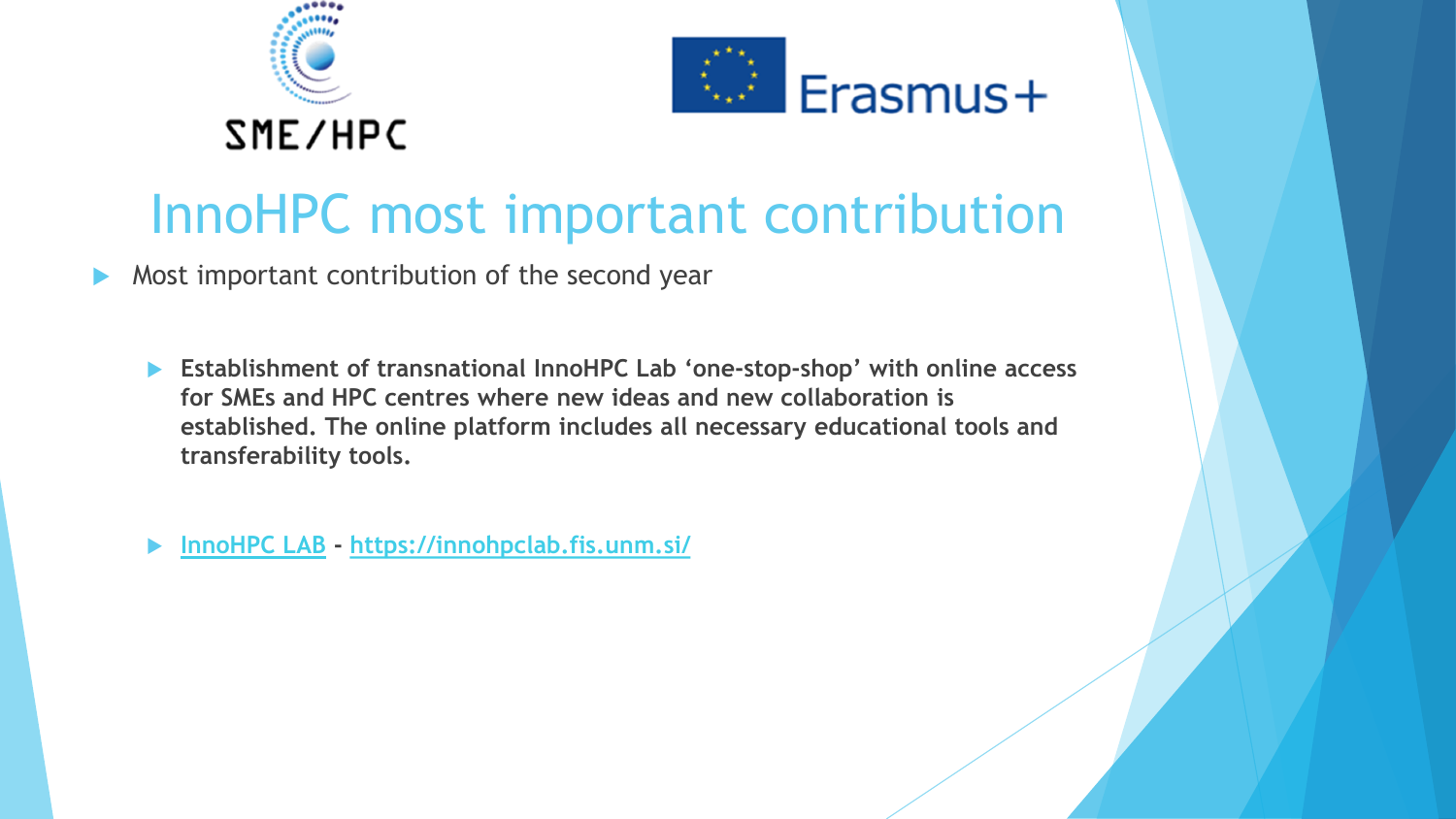



## InnoHPC Lab offers

#### One-stop-shop

This multi-purpose platform provides tools to encourage development of transnational linkages between innovation actors, leading to transnational clusters.

Transnational access to HPC

Gain transnational access to HPC infrastructure and boost your innovative process through simulations of business processes, manufacturing or services.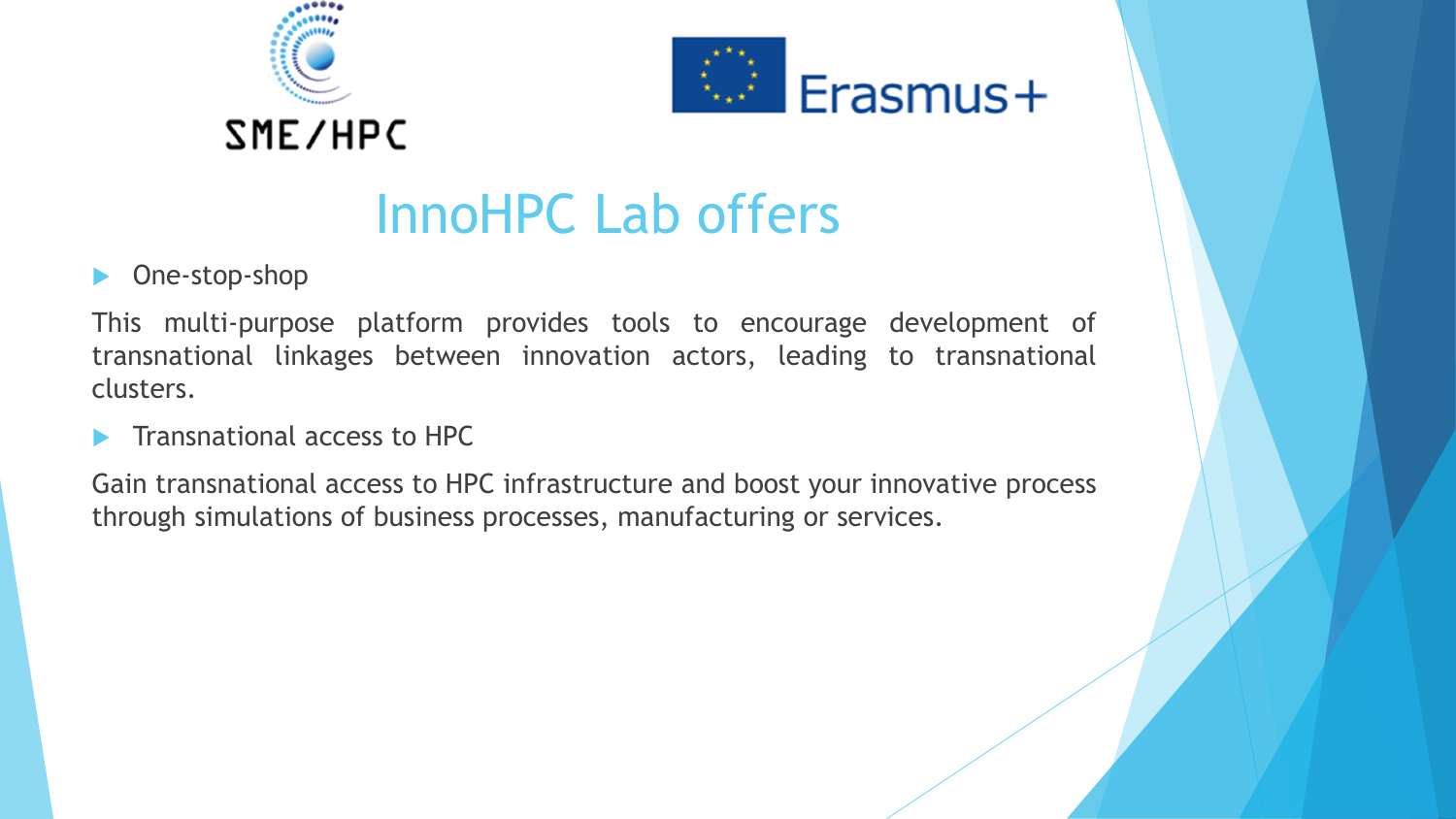



## InnoHPC Lab

Meta-solutions

Choose from several shared meta-solutions, such as guidance, frameworks for implementation, success stories, lessons learnt, etc. and optimize your process flow.

Collaborative tools

Contribute to discussion forums and enable peer and mutual learning exploiting, as well as search for possible partners, communications with HPC experts.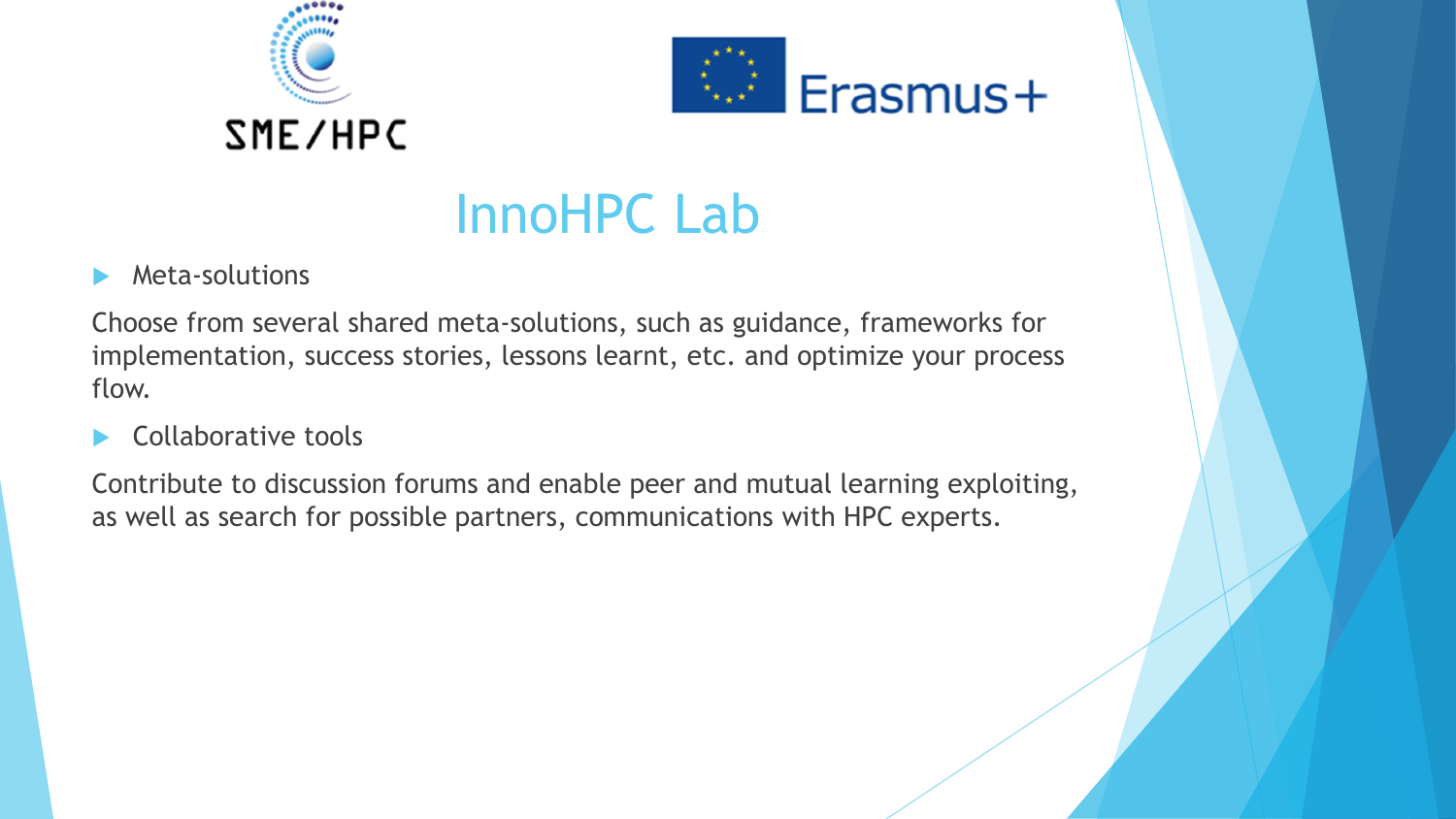



## How to become a member of InnoHPC Lab

- Access rules?
	- $\blacktriangleright$  Free of charge
	- Based on the membership signing up, accepting terms and services
	- Contributing data about HPC capabilities, about competences
	- Information about field of operation, willingness to cooperate
- How to access?
	- $\blacktriangleright$  Each of the Danube Countries has a representative
	- ▶ Each representative serves as contact point in a form of liaison office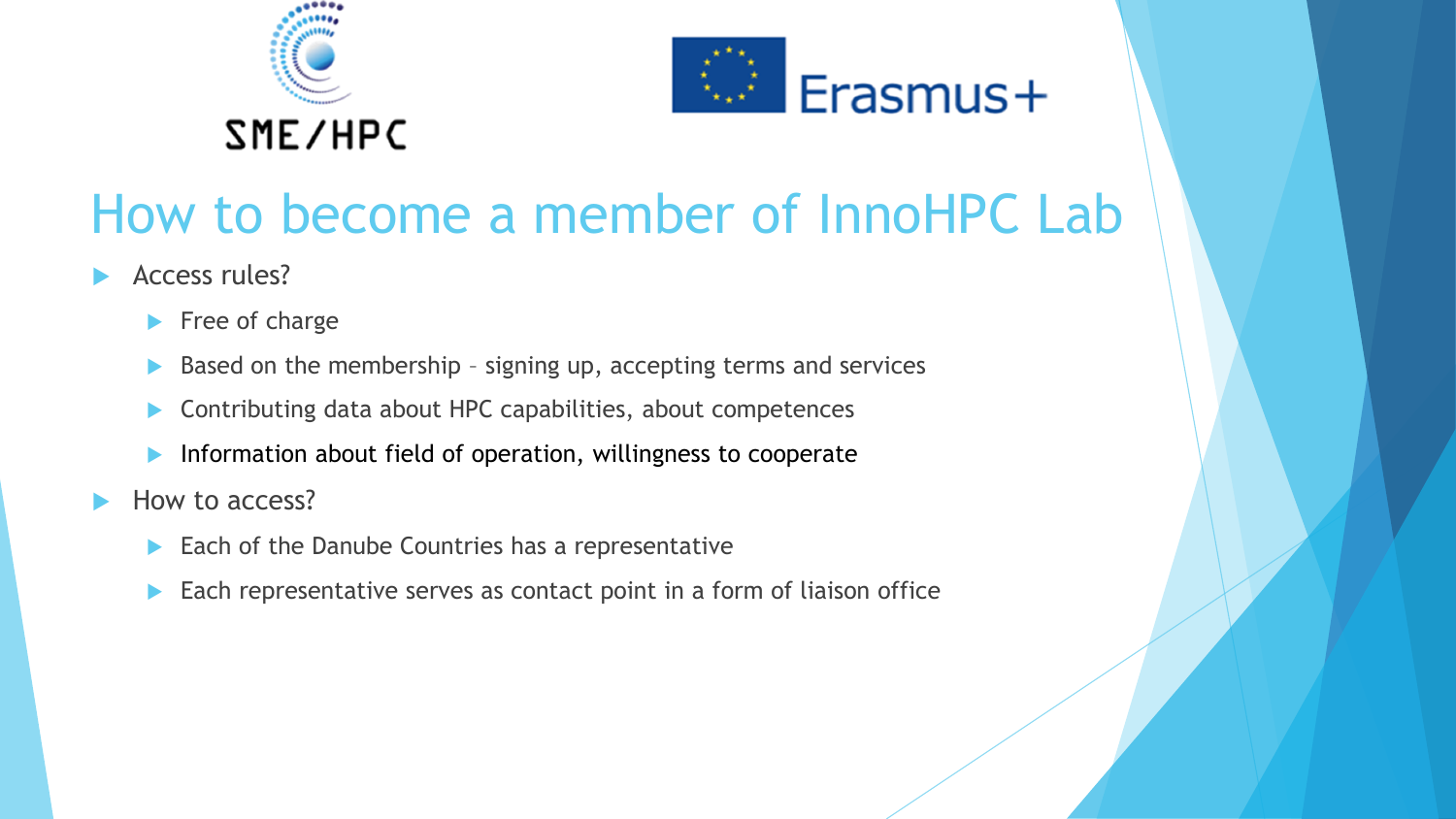



## Final months of the InnoHPC

- Pilot testing of the InnoHPC LAB (automotive and electronic industries)
	- 6 SMEs from electronic industry
	- 7 SMEs from automotive industry
	- **Firstly, open call was published, and 13 applied SMEs were selected to participate** at piloting
	- **Transnational cooperation was established, working pairs were established, with** one SME and one HPC.
	- Each pair is working to find a solution ot business problem by help of HPC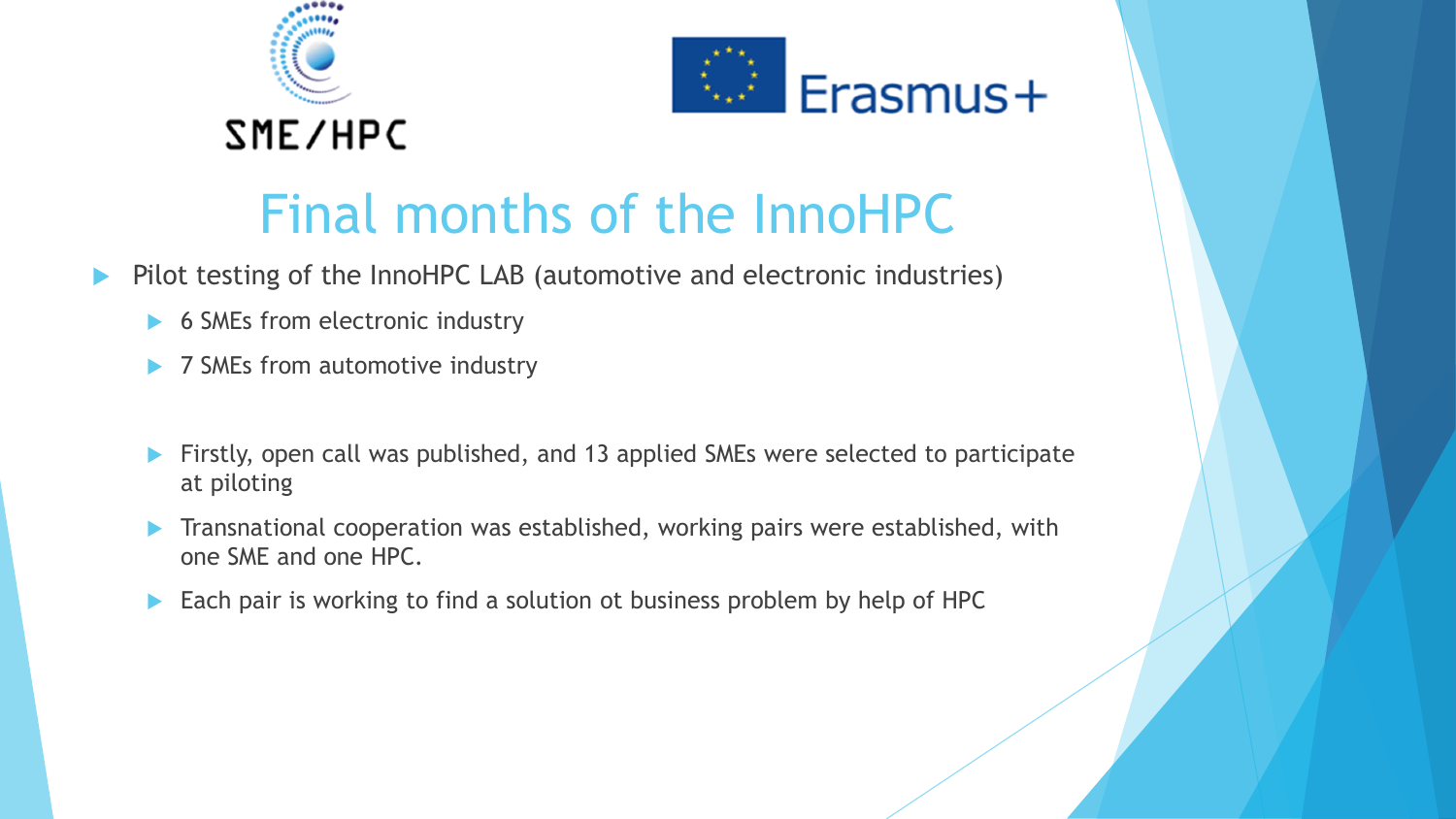



**SME/HPC** 



#### **Patent analytics and IPR** management training

SLOVAKIA, CROATIA, BOSNIA AND HERZEGOVINA, MOLDOVA, UKRAINE

#### **OCTOBER 12-14, 2020**

INITIAL EVENT VIA ZOOM WITH OTHER **ACTIVITIES IN VIRTUAL CLASSROOM** 



WWW.INTERREG-DANUBE.EU/KNOWING-IPR